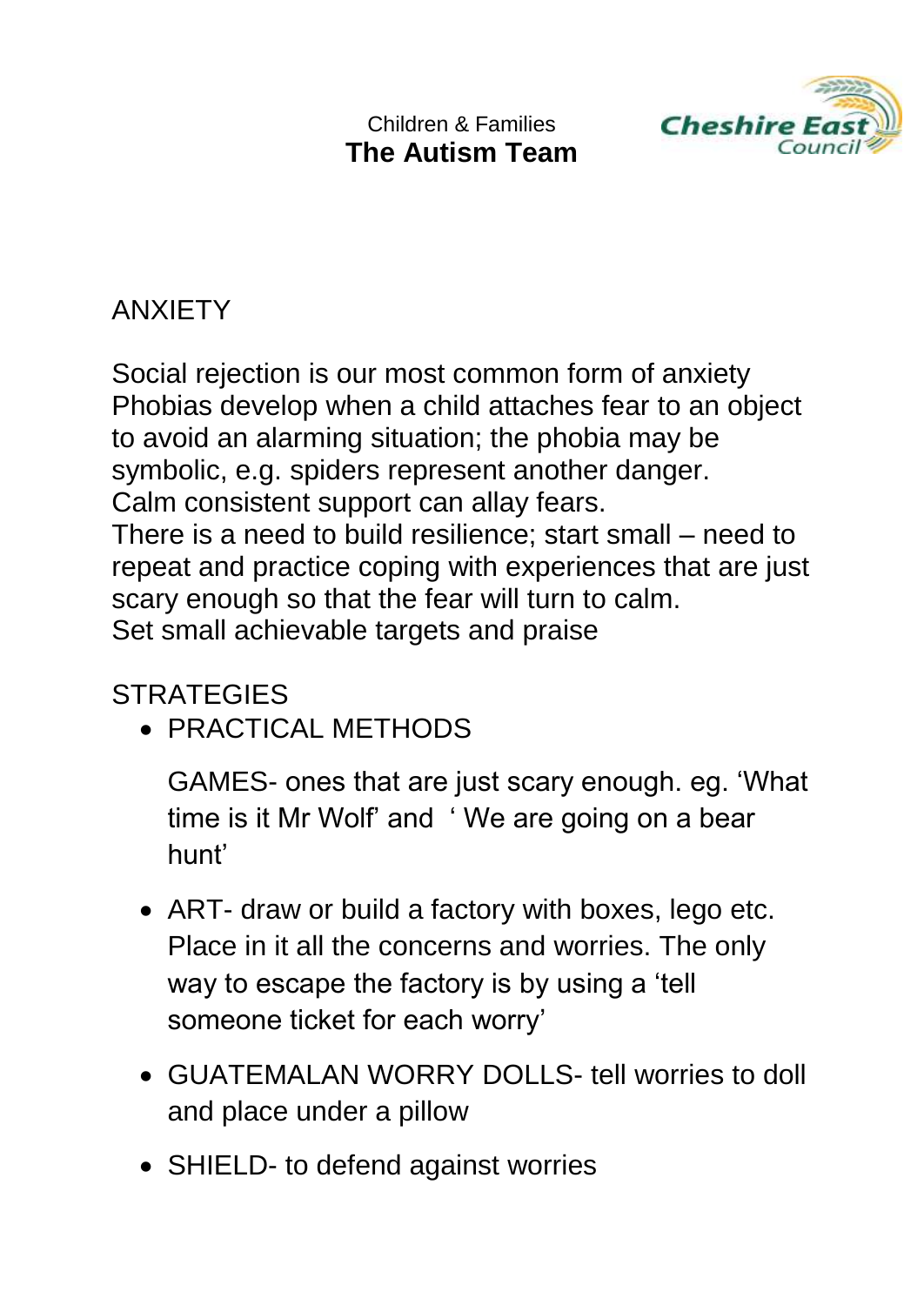- A HAPPY THOUGHT BUBBLE- to write happy thoughts
- BRAIN BOX- to put worries in till later
- SHOE BOX ACTIVITIES-

-write down things they conceal or have inside that not everyone sees. They put them in a shoe box to represent their secret self.

-make a treasure chest and put positive things in.

• PROJECTS

-things I used to worry about before I knew better -the rollercoaster ride of risk and excitement

 $\bullet$  LIFF BOOK-

Create a scrap book of drawings, photographs of happy times. Include examples of success e.g. certificates

- MOVE TOWARDS FEELINGS
	- Exercise e.g. walking, running or trampoline

-BODY TALK- relaxation and meditation to slow breathing, calm mind, release tension and mindfulness

- FEEL THE FEAR AND DO IT ANYWAY- walk the plank, balance, yoga postures

-SONGS AND MUSIC- 'I will survive', 'respect', 'Don't worry be happy', 'Help'